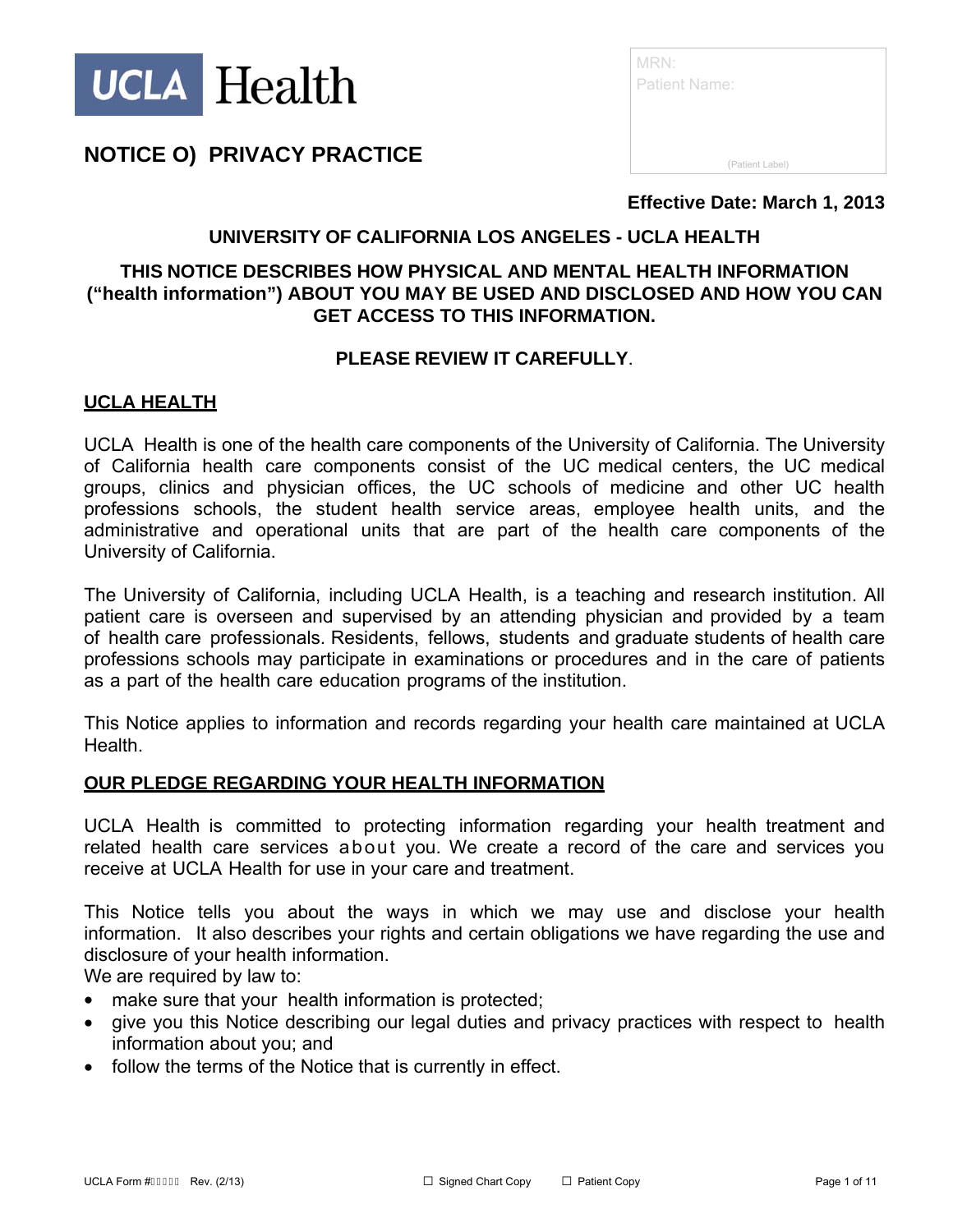

| MRN:<br><b>Patient Name:</b> |                 |
|------------------------------|-----------------|
|                              | (Patient Label) |

### **Effective Date: March 1, 2013**

### **HOW WE MAY USE AND DISCLOSE HEALTH INFORMATION ABOUT YOU**

The following sections describe different ways that we may use and disclose your health information. For each category of uses or disclosures we will describe them and give some examples. Some information such as certain drug and alcohol information and HIV information is entitled to special restrictions related to its use and disclosure. UCLA Health abides by all applicable state and federal laws related to the protection of this information. Not every use or disclosure will be listed. All of the ways we are permitted to use and disclose information, however, will fall within one of the following categories.

#### **\*\*Please note that the sections marked with \*\* apply only to inpatient mental health information**

**For Treatment**. We may use health information about you to provide you with medical or psychological treatment or services. We may disclose health information about you to doctors, nurses, technicians, students, or other health system personnel who are involved in taking care of you in the health system. For example, a doctor treating you for a condition may need to know what medications you are currently taking, because the medications may affect what other medications may be prescribed for you. In addition, the doctor may need to tell the hospital's food service if you are taking certain medications so that we can arrange for appropriate meals that will not interfere or improperly interact with your medication. We may also share health information about you with other UCLA Health personnel or non-UCLA Health providers, agencies or facilities who are treating you for a medical or psychological condition, in order to provide or coordinate the different things you need, such as prescriptions or types of therapy. We also may disclose health information about you to people outside UCLA Health who may be involved in your continuing health or medical care after you leave UCLA Health such as other health care providers, transport companies, community agencies and family members.

**For Payment**. We may use and disclose health information about you so that the treatment and services you receive at UCLA Health or from other entities, such as an ambulance company, may be billed to and payment may be collected from you, an insurance company or a third party. For example, we may need to give information to your health plan about therapy you received at UCLA Health so your health plan will pay us or reimburse you for the therapy. We may also tell your health plan about a proposed treatment to determine whether your plan will cover the treatment.

**For Health Care Operations**. We may use and disclose health information about you for UCLA Health operations. These uses and disclosures are made for quality of care and medical staff activities, UCLA Health health sciences education, and other teaching programs. Your health information may also be used or disclosed to comply with law and regulation, for contractual obligations, patients' claims, grievances or lawsuits**,** health care contracting, legal services, business planning and development, business management and administration, the sale of all or part of UCLA Health to another entity, underwriting and other insurance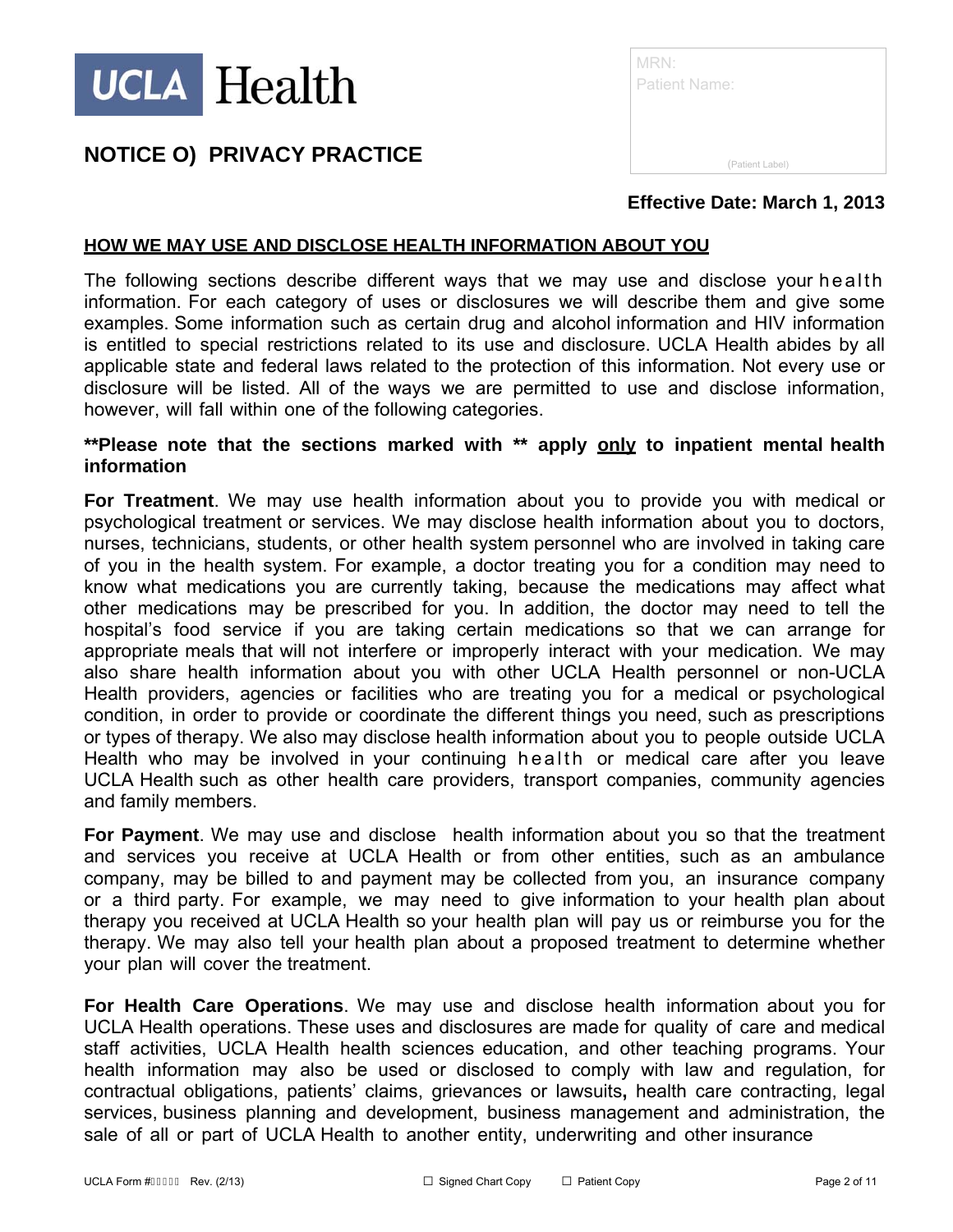

| MRN:<br><b>Patient Name:</b> |                 |
|------------------------------|-----------------|
|                              | (Patient Label) |

## **Effective Date: March 1, 2013**

activities and to operate the health system. For example, we may review health information to find ways to improve treatment and services to our patients. We may also disclose information to doctors, nurses, technicians, medical and other students, and other health system personnel for performance improvement and educational purposes.

**Appointment Reminders**. We may contact you to remind you that you have an appointment at UCLA Health.

**Treatment Alternatives**. We may tell you about or recommend possible treatment options or alternatives that may be of interest to you.

**Health-Related Benefits and Services**. We may contact you about benefits or services that we provide.

**Fundraising Activities**. We may contact you to provide information about UCLA Health sponsored activities, including fundraising programs and events. We would only use contact information, such as your name, address and phone number and the dates you received treatment or services at UCLA Health.

**Hospital Directory** (does not apply to patients admitted to the Resnick Neuropsychiatric Hospital at UCLA). If you are hospitalized, we may include certain limited information about you in the hospital directory. This is so your family, friends, and clergy can visit you in the hospital and generally know how you are doing. This information may include your name, location in the hospital, your general condition (e.g. fair, stable, etc.) and your religious affiliation. The directory information, except for your religious affiliation, may also be released to people who ask for you by name. Your religious affiliation may be given to members of the clergy, such as ministers or rabbis, even if they don't ask for you by name. You may restrict or prohibit the use or disclosure of this information by notifying the Director of Patient Access Services.

**\*\*Individuals Involved In Your Care:** We may tell your family about your general condition and that you are in the hospital unless you request we do not provide this information. Upon request of a family member, and with your consent, we may give the family member notification of your diagnosis, prognosis, prescribed medications, their side effects, and your progress. If your spouse, parent, child, or sibling makes a request for information, and you are unable to authorize the release of such information, we are required to give notification of your presence in the hospital, except to the extent prohibited by federal law. Upon your admission, we are required to make reasonable attempts to notify your next of kin or any other person designated by you, of your admission. Upon request of a family member, we are required to provide information regarding your release, transfer, serious illness, injury, or death, unless you request that this information not be provided.

**Research**. The University of California is a research institution. All research projects conducted by the University of California must be approved through a special review process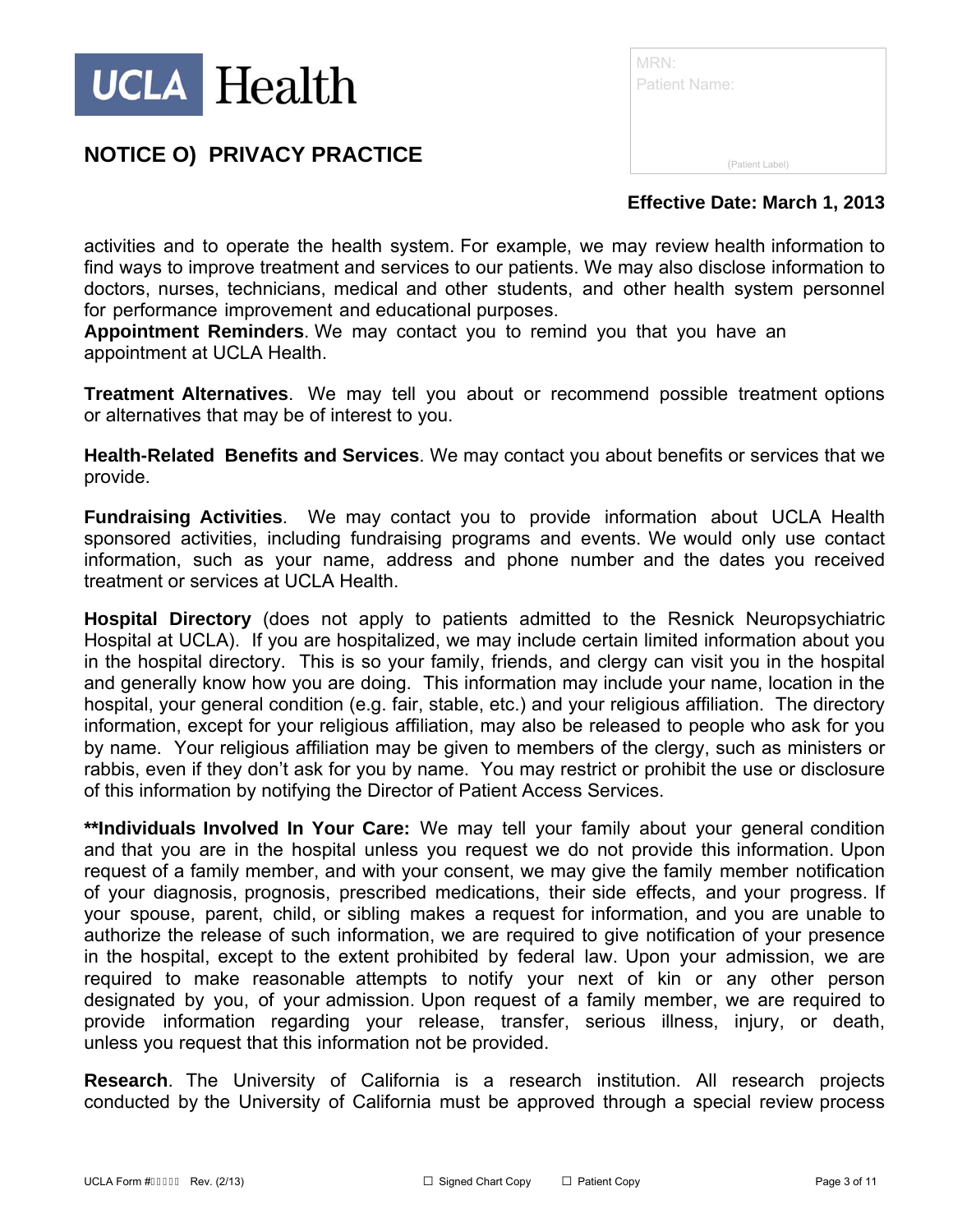

| MRN:<br><b>Patient Name:</b> |                 |
|------------------------------|-----------------|
|                              | (Patient Label) |

## **Effective Date: March 1, 2013**

to protect patient safety, welfare and confidentiality. Your health information may be important to further research efforts and the development of new knowledge. We may use and disclose health information about our patients for research purposes, subject to the confidentiality provisions of state and federal law.

On occasion, researchers contact patients regarding their interest in participating in certain research studies. Enrollment in those studies can only occur after you have been informed about the study, had an opportunity to ask questions, and indicated your willingness to participate by signing a consent form. When approved through a special review process, other studies may be performed using your health information without requiring your informed consent**.** For example, a research study may involve a chart review to compare the outcomes of patients who received one medication to those who received another for the same condition.

**As Required By Law**. We will disclose health information about you when required to do so by federal or state law.

**To Avert a Serious Threat to Health or Safety.** We may use and disclose health information about you when necessary to prevent or lessen a serious and imminent threat to your health and safety or the health and safety of the public or another person. Any disclosure would be to someone able to help stop or reduce the threat.

**Organ and Tissue Donation.** If you are an organ donor, we may release health information to organizations that handle organ procurement or organ, eye or tissue transplantation or to an organ donation bank, as necessary to facilitate organ or tissue donation and transplantation.

**Public Health Disclosures**. We may disclose health information about you for public health purposes. These purposes generally include the following:

- preventing or controlling disease (such as cancer and tuberculosis), injury or disability;
- reporting vital events such as births and deaths;
- reporting child abuse or neglect;
- reporting adverse events or surveillance related to food, medications or defects or problems with products;
- notifying persons of recalls, repairs or replacements of products they may be using;
- notifying a person who may have been exposed to a disease or may be at risk for contracting or spreading a disease or condition;
- notifying the appropriate government authority if we believe a patient has been the victim of abuse or neglect and make this disclosure as authorized or required by law;
- notifying the coroner of a patient's death;
- notifying emergency response employees regarding possible exposure to HIV/AIDS, to the extent necessary to comply with state and federal law;
- notifying multidisciplinary personnel teams relevant to the prevention, identification, management, or treatment of an abused child and the child's parents or an abused elder or dependent adult.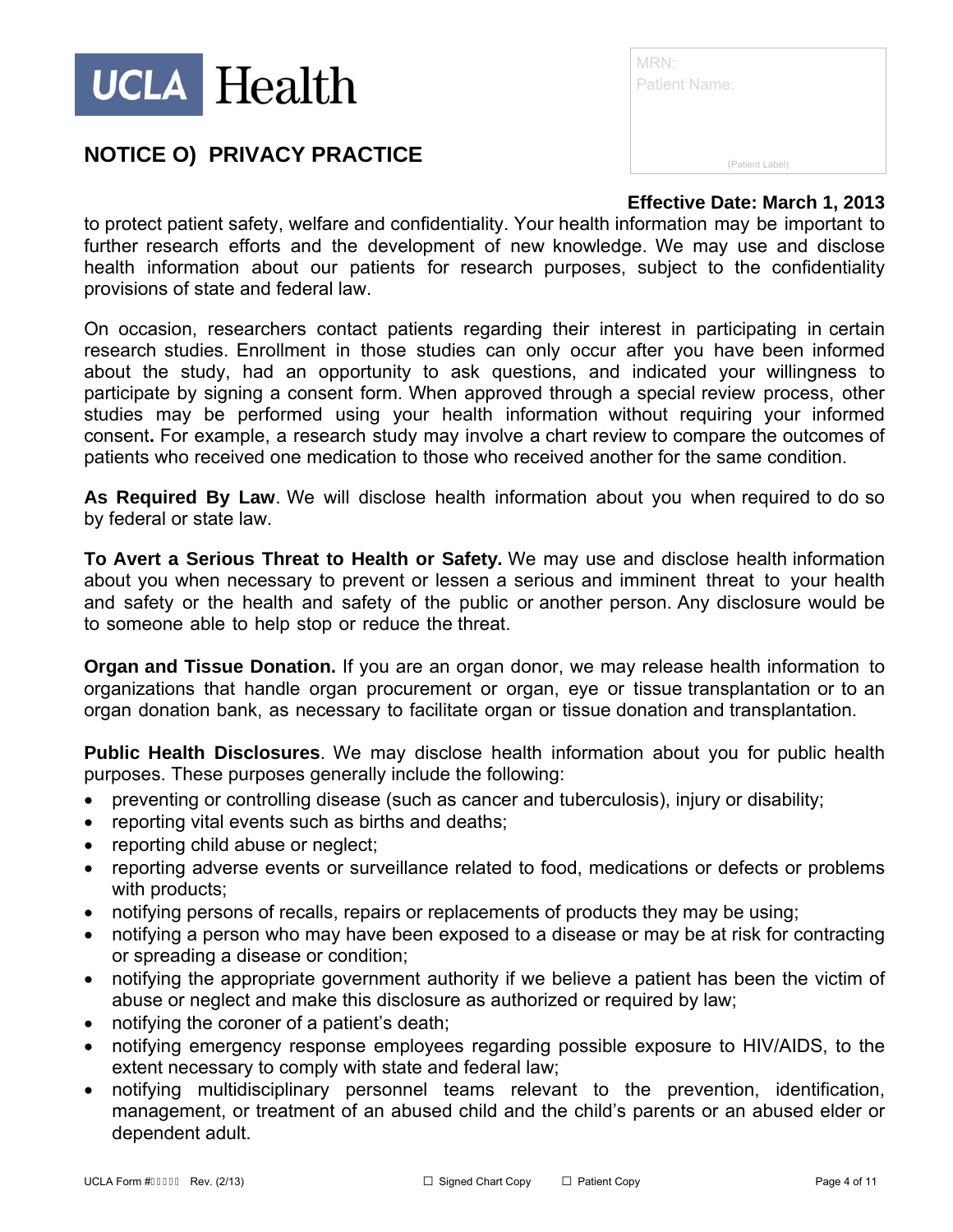

| MRN:<br><b>Patient Name:</b> |                 |  |
|------------------------------|-----------------|--|
|                              | (Patient Label) |  |

## **Effective Date: March 1, 2013**

**Health Oversight Activities**. We may disclose health information to governmental, licensing, auditing, and accrediting agencies as authorized or required by law.

**Lawsuits and Other Legal Actions**. In connection with lawsuits or other legal proceedings, we may disclose health information about you in response to a court or administrative order, or in response to a subpoena, warrant, summons or other lawful process.

**\*\***We may disclose mental health information to courts, attorneys and court employees in the course of conservatorship, writ and certain other judicial or administrative proceedings.

**Law Enforcement**. We may release health information to law enforcement officials as follows:

- as needed for the protection of certain elected officials, others and their families, as required by law;
- for the protection of persons when necessary to protect them from a serious danger of violence [information may also be released to others who may be able to help stop or reduce the danger]
- \*\*when requested at the time of a patient's involuntary hospitalization [information may also be released to the county mental health director/designee];
- \*\*when reporting that a patient, while hospitalized, has been a victim or perpetrator of certain specified crimes;
- \*\*when requested by an officer who lodges a warrant with the facility
- \*\*to identify or locate a suspect, fugitive, material witness, certain escapees and certain missing persons;
- in response to a court order, subpoena, warrant, summons or similar process;

**Advocacy Groups.** We may release health information to Protection and Advocacy, Inc. with a patient or patient representative's authorization or for the purposes of certain investigations. We may release health information to the County Patients' Rights Office with a patient or patient representative's authorization, or for investigations resulting from reports required by law to be submitted to the Director of Mental Health.

**Protection of Elective Constitutional Officers.** We may disclose health information about you to government law enforcement agencies as needed for the protection of federal and state elective constitutional officers and their families.

**\*\*Department of Justice:** We may disclose limited information to the California Department of Justice for movement and identification purposes about certain criminal patients, or regarding persons who may not purchase, possess or control a firearm or deadly weapon.

**Senate and Assembly Rules Committees.** We may disclose your health information to the Senate or Assembly Rules Committee for the purpose of legislative investigation, as required by law.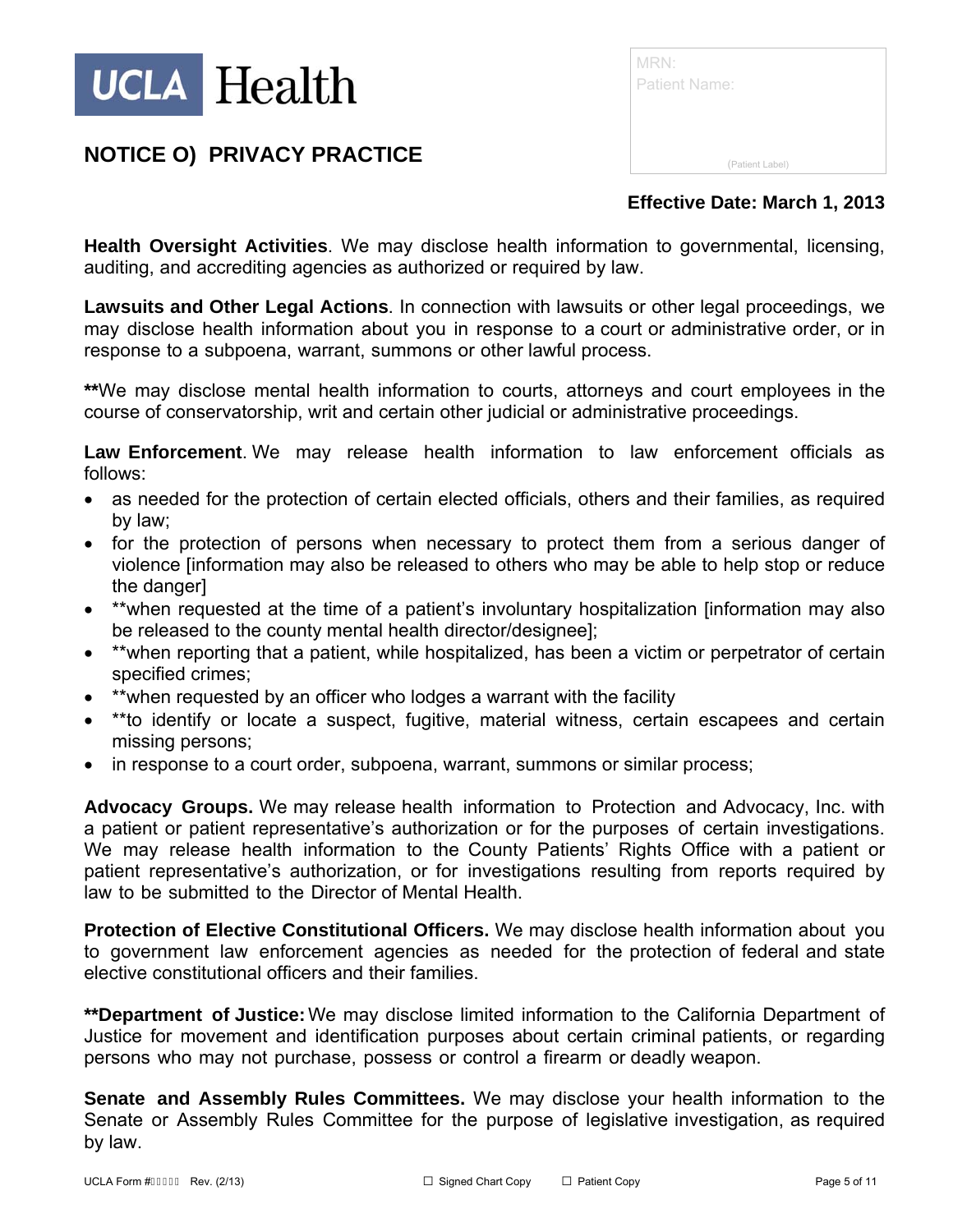

| MRN:                 |                 |  |  |
|----------------------|-----------------|--|--|
| <b>Patient Name:</b> |                 |  |  |
|                      |                 |  |  |
|                      |                 |  |  |
|                      | (Patient Label) |  |  |

### **Effective Date: March 1, 2013**

**\*\*Inmates**. If you are an inmate of a correctional institution or under the custody of law enforcement officials, we may release mental health information about you to the correctional institution as authorized or required by law.

**PSYCHOTHERAPY NOTES:** *Psychotherapy notes* means notes recorded (in any medium) by a health care provider who is a mental health professional documenting or analyzing the contents of conversation during a private counseling session or a group, joint, or family counseling session and that are separated from the rest of the individual's medical record. *Psychotherapy notes* excludes medication prescription and monitoring, counseling session start and stop times, the modalities and frequencies of treatment furnished, results of clinical tests, and any summary of the following items: diagnosis, functional status, the treatment plan, symptoms, prognosis, and progress to date.

Psychotherapy notes may not be disclosed without your authorization except in certain limited circumstances:

- Use or disclosure in supervised mental health training programs for students, trainees, or practitioners;
- Use or disclosure by the covered entity to defend a legal action or other proceeding brought by the individual;
- A use or disclosure that is required by law
- A use or disclosure that is permitted:
	- o for legal and clinical oversight of the psychotherapist who made the notes,
	- $\circ$  to prevent or lessen a serious and imminent threat to the health or safety of the public

#### **YOUR RIGHTS REGARDING HEALTH INFORMATION ABOUT YOU**

Your health information is the property of UCLA Health. You have the following rights, however, regarding health information we maintain about you:

**Right to Inspect and Copy**. With certain exceptions, you have the right to inspect and/or receive a copy of your health information.

To inspect and/or to receive a copy of your health information, you must submit your request in writing to:

#### **For mental health information:**

UCLA Neuropsychiatric Hospital Medical Records Department 300 UCLA Medical Plaza, Suite 1100 Los Angeles, CA 90095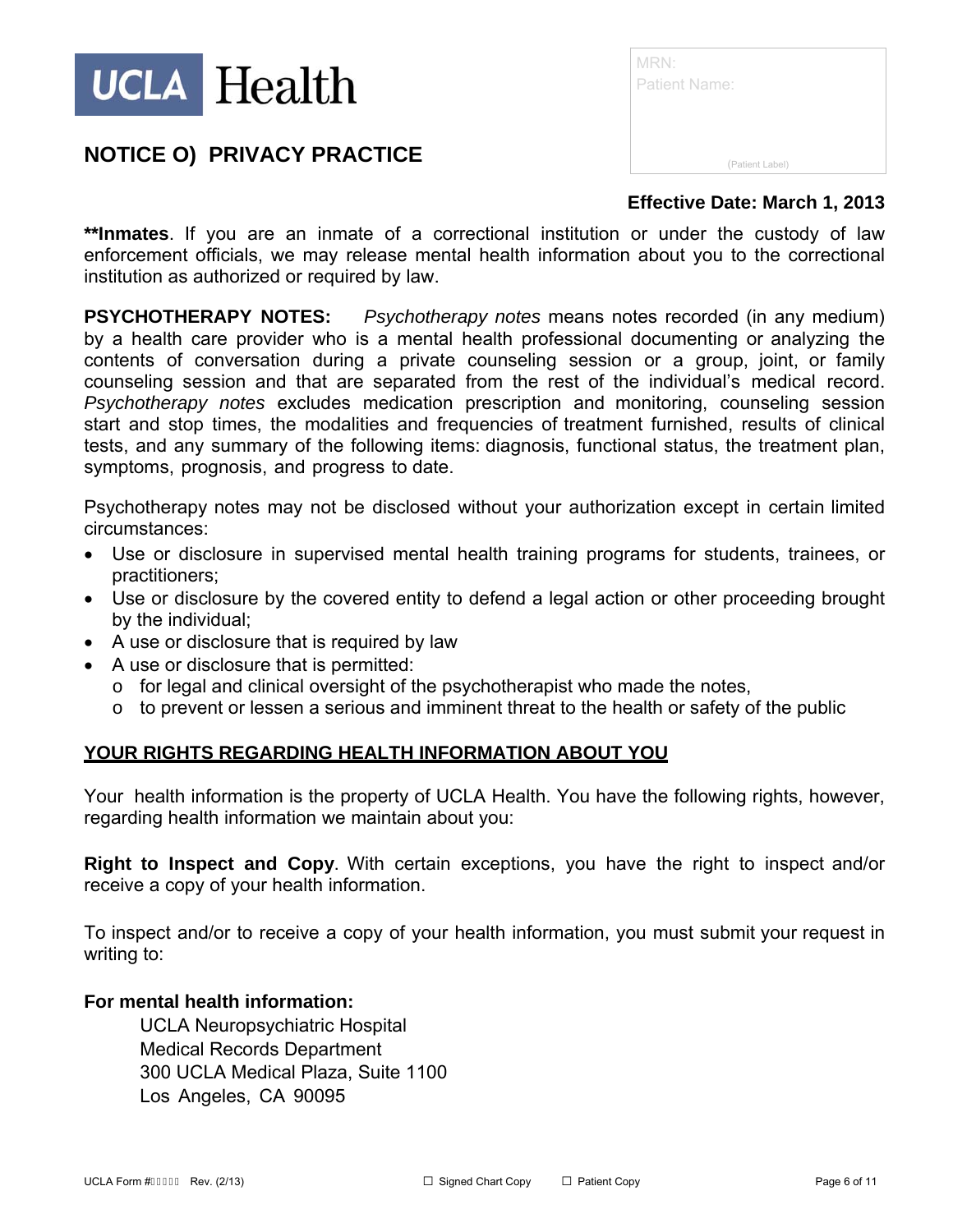

| MRN:<br><b>Patient Name:</b> |                 |
|------------------------------|-----------------|
|                              |                 |
|                              | (Patient Label) |

**Effective Date: March 1, 2013** 

## **For physical health information:**

Health Information Management Services Department – Release of Information UCLA Health 10833 Le Conte Avenue, Room CHS-BH265 Los Angeles, CA 90095-7305.

If you request a copy of the information, there is a fee for these services.

We may deny your request to inspect and/or to receive a copy in certain limited circumstances. If you are denied access to health information, in most cases, you may have the denial reviewed. Another licensed health care professional chosen by UCLA Health will review your request and the denial. The person conducting the review will not be the person who denied your request. We will comply with the outcome of the review.

**Right to Request an Amendment or Addendum**. If you feel that health information we have about you is incorrect or incomplete, you may ask us to amend the information or add an addendum (addition to the record). You have the right to request an amendment or addendum for as long as the information is kept by or for UCLA Health.

**Amendment.** To request an amendment, your request must be made in writing and submitted to:

Health Information Management Services Department - UCLA Health 10833 Le Conte Avenue, Room CHS BH265 Los Angeles, CA 90095-7305

In addition, you must provide a reason that supports your request.

We may deny your request for an amendment if it is not in writing or does not include a reason to support the request. In addition, we may deny your request if you ask us to amend information that:

- Was not created by UCLA Health;
- Is not part of the mental health information kept by or for UCLA Health;
- Is not part of the information which you would be permitted to inspect and copy; or
- Is accurate and complete in the record.

**Addendum.** To submit an addendum, the addendum must be made in writing and submitted to:

Health Information Management Services Department UCLA Health, 10833 Le Conte Avenue, Room CHS BH265 Los Angeles, CA 90095-7305.

An addendum must not be longer than 250 words per alleged incomplete or incorrect item in your record.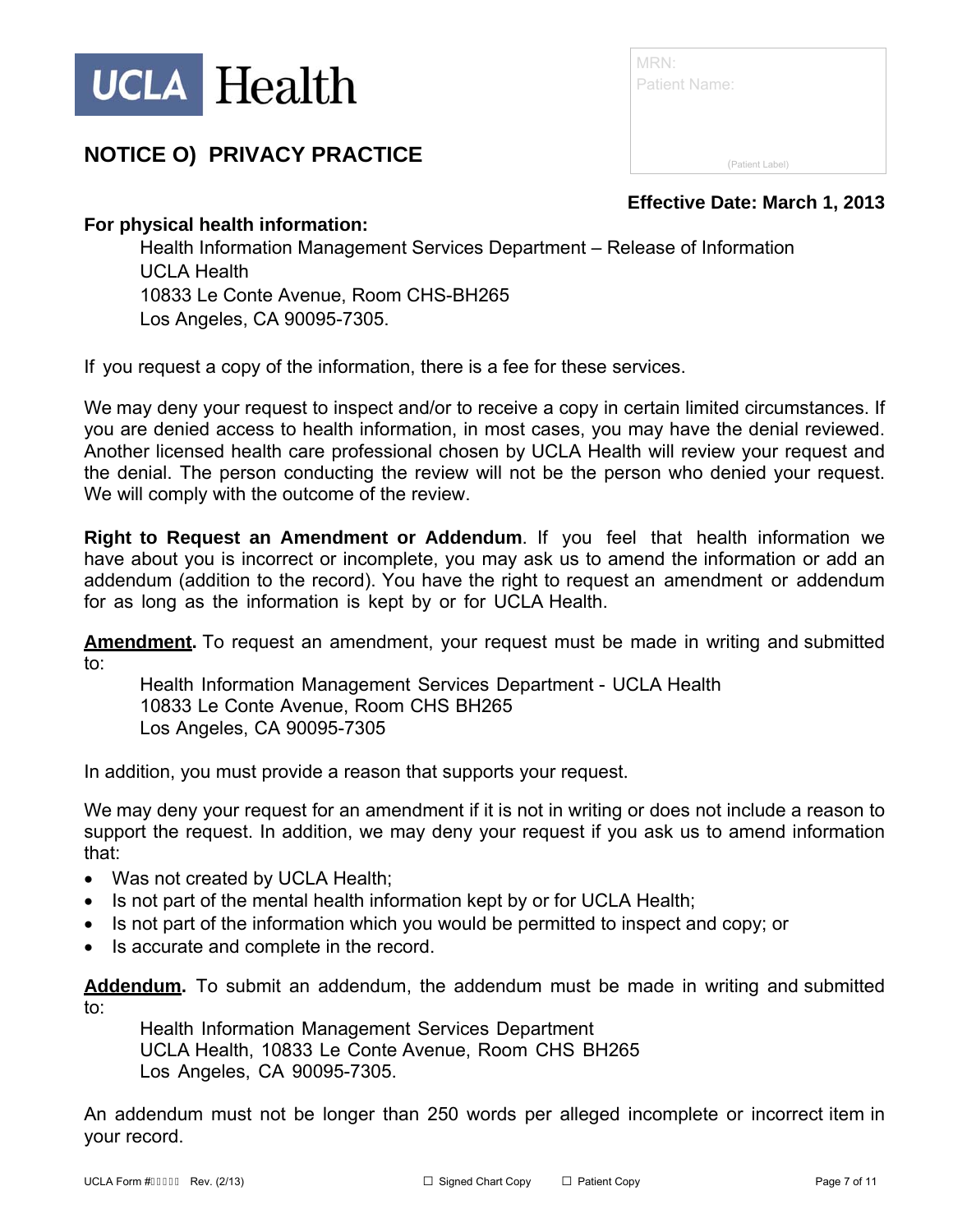

| <b>MRN:</b><br><b>Patient Name:</b> |                 |
|-------------------------------------|-----------------|
|                                     | (Patient Label) |

**Effective Date: March 1, 2013** 

**Right to an Accounting of Disclosures**. You have the right to receive a list of certain disclosures we have made of your health information.

To request this accounting of disclosures, you must submit your request in writing to: Health Information Management Services Department, UCLA Health 10833 Le Conte Avenue, Room CHS BH-265 Los Angeles, CA 90095-7305.

Your request must state a time period that may not be longer than the six previous years and may not include dates before April 14, 2003. You are entitled to one accounting within any 12 month period at no cost. If you request a second accounting within that 12-month period, there will be a charge for the cost of compiling the accounting. We will notify you of the cost involved and you may choose to withdraw or modify your request at that time before any costs are incurred.

**Right to Request Restrictions**. You have the right to request a restriction or limitation on the health information we use or disclose about you for treatment, payment or health care operations. You also have the right to request a limit on the health information we disclose about you to someone who is involved in your care or the payment for your care, such as a family member or friend. For example, you could ask that we not use or disclose information to a family member about a surgery you had.

To request a restriction, you must make your request in writing to:

Health Information Management Services Department UCLA Health 10833 Le Conte Avenue, Room CHS BH265 Los Angeles, CA 90095-7305

In your request, you must tell us (1) what information you want to limit; (2) whether you want to limit our use, disclosure or both; and (3) to whom you want the limits to apply, for example, only to you and your spouse. *We are not required to agree to your request*. If we do agree, our agreement must be in writing, and we will comply with your request unless the information is needed to provide you emergency treatment.

**Right to Request Confidential Communications**. You have the right to request that we communicate with you about medical matters in a certain way or at a certain location. For example, you may ask that we contact you only at home or only by mail.

To request confidential communications, you must make your request in writing to:

### **For mental health information:**

UCLA Neuropsychiatric Hospital Medical Records Department 300 UCLA Medical Plaza, Suite 1100 Los Angeles, CA 90095.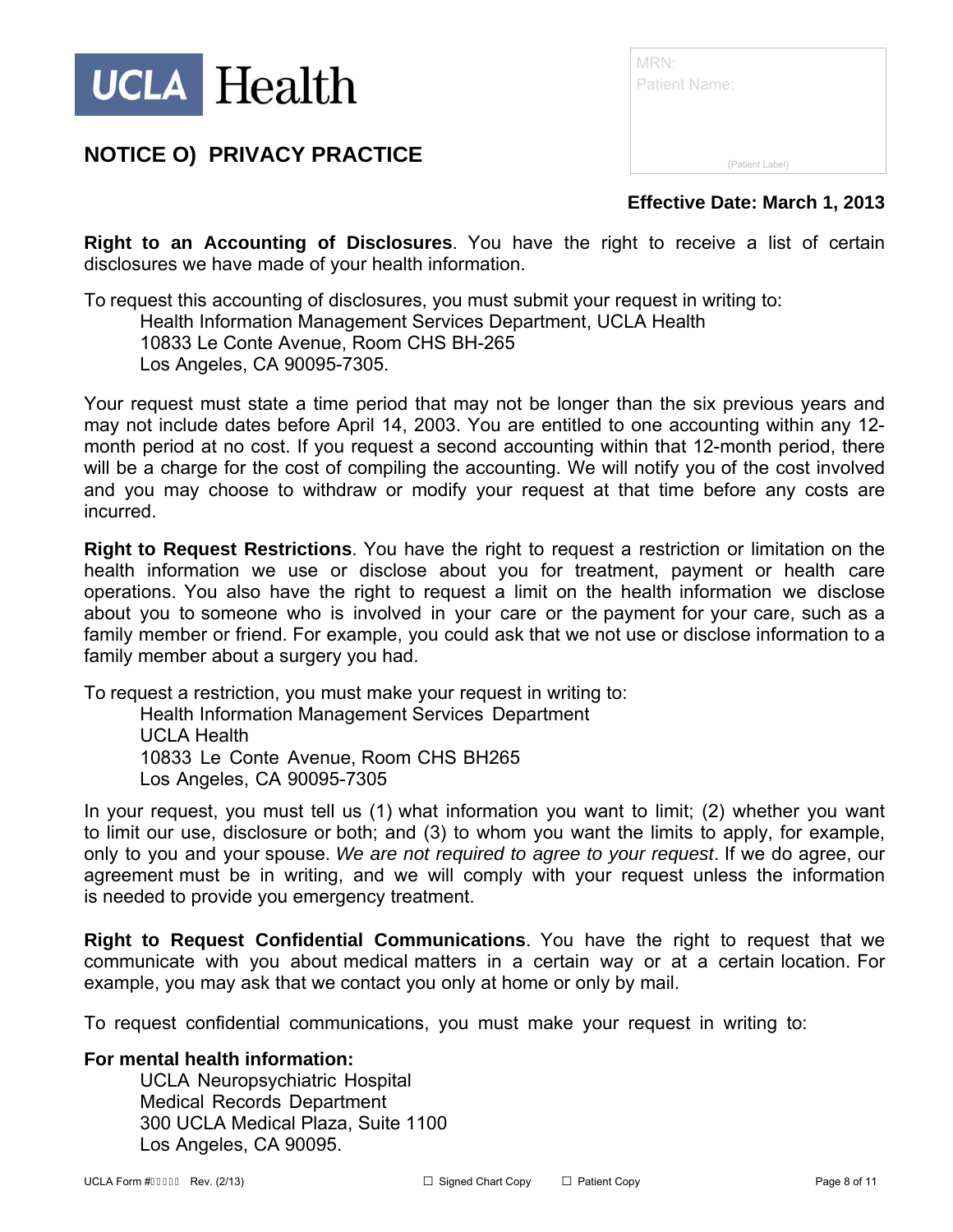

| MRN:<br><b>Patient Name:</b> |  |
|------------------------------|--|
| (Patient Label)              |  |

### **Effective Date: March 1, 2013**

## **For physical health information:**

Health Information Management Services Department – Release of Information UCLA Health, 10833 Le Conte Avenue Room CHS-BH265 Los Angeles, CA 90095-7305

We will accommodate all reasonable requests. Your request must specify how or where you wish to be contacted.

**Right to a Paper Copy of This Notice**. You have the right to a paper copy of this Notice. You may ask us to give you a copy of this Notice at any time. Even if you have agreed to receive this Notice electronically, you are still entitled to a paper copy of this Notice.

Copies of this Notice are available throughout UCLA Health, or you may obtain a copy at our website, http://www.uclahealth.org.

#### **CHANGES TO UCLA HEALTH'S PRIVACY PRACTICES AND THIS NOTICE**

We reserve the right to change UCLA Health's privacy practices and this Notice. We reserve the right to make the revised or changed Notice effective for health information we already have about you as well as any information we receive in the future. We will post a copy of the current Notice throughout UCLA Health. The Notice will contain the effective date on the first page in the top right-hand corner. In addition, at any time you may request a copy of the current Notice in effect.

#### **QUESTIONS OR COMPLAINTS**

If you have any questions about this Notice, please contact: UCLA Health Office of Compliance Services – Privacy 924 Westwood Boulevard, Suite 520 Los Angeles, CA 90024 (310) 794-8638.

If you believe your privacy rights have been violated, you may file a complaint with UCLA Health or with the Secretary of the Department of Health and Human Services. To file a complaint with UCLA Health contact:

UCLA Health Office of Compliance Services – Privacy 924 Westwood Boulevard, Suite 520 Los Angeles, CA 90024 (310) 794-8638.

To file a complaint with the Secretary of the Department of Health and Human Services, contact the: Department of Health and Human Services, Office for Civil Rights.

### **You will not be penalized for filing a complaint.**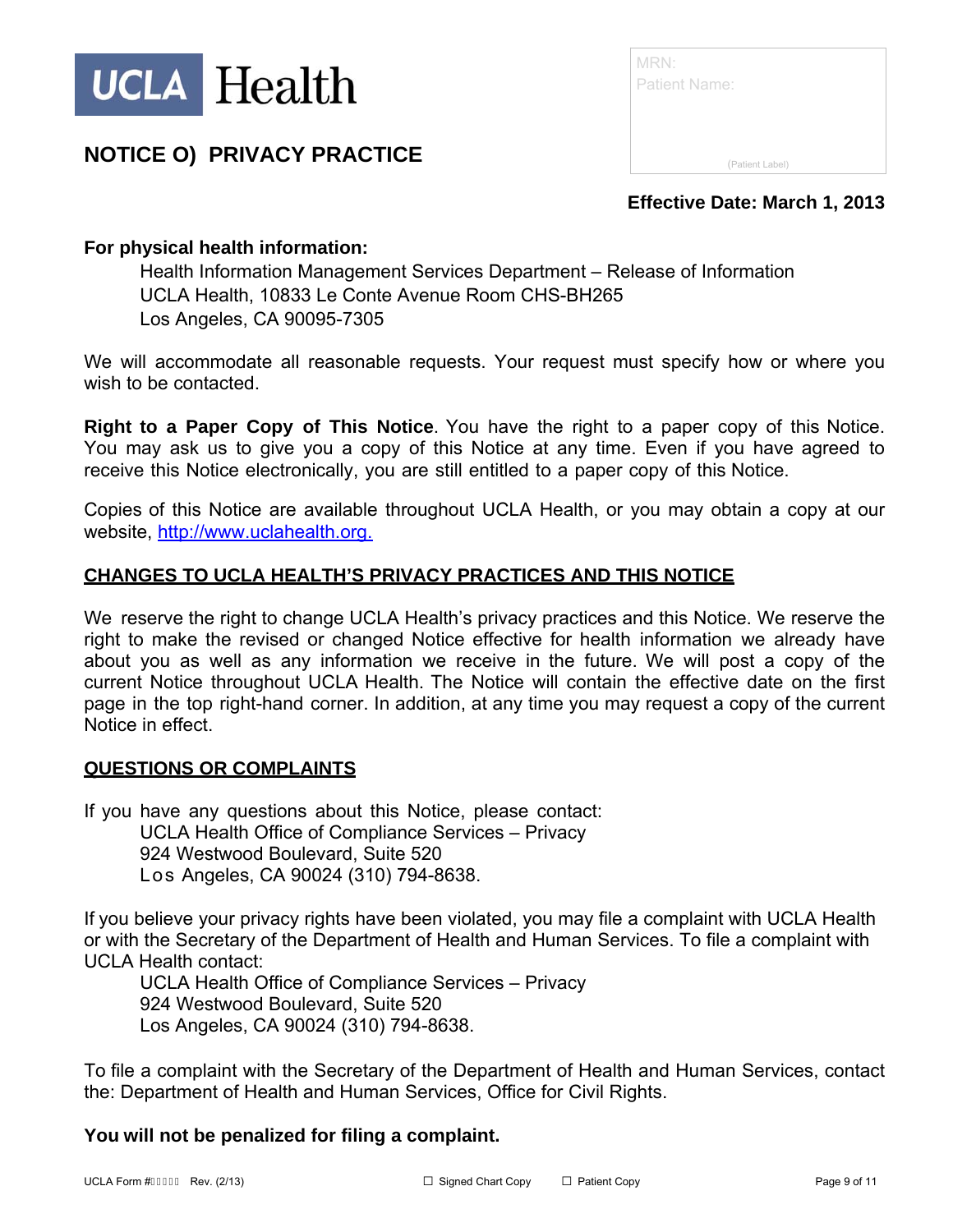

| MRN:<br><b>Patient Name:</b> |                 |
|------------------------------|-----------------|
|                              | (Patient Label) |

**Effective Date: March 1, 2013** 

## **OTHER USES OF HEALTH INFORMATION**

Other uses and disclosures of health information not covered by this Notice will be made only with your written permission. If you provide us permission to use or disclose health information about you, you may revoke that permission, in writing, at any time. If you revoke your permission, we will no longer use or disclose health information about you for the reasons covered by your written permission. You understand that we are unable to take back any disclosures we have already made with your permission, and that we will retain our records of the care provided to you as required by law.